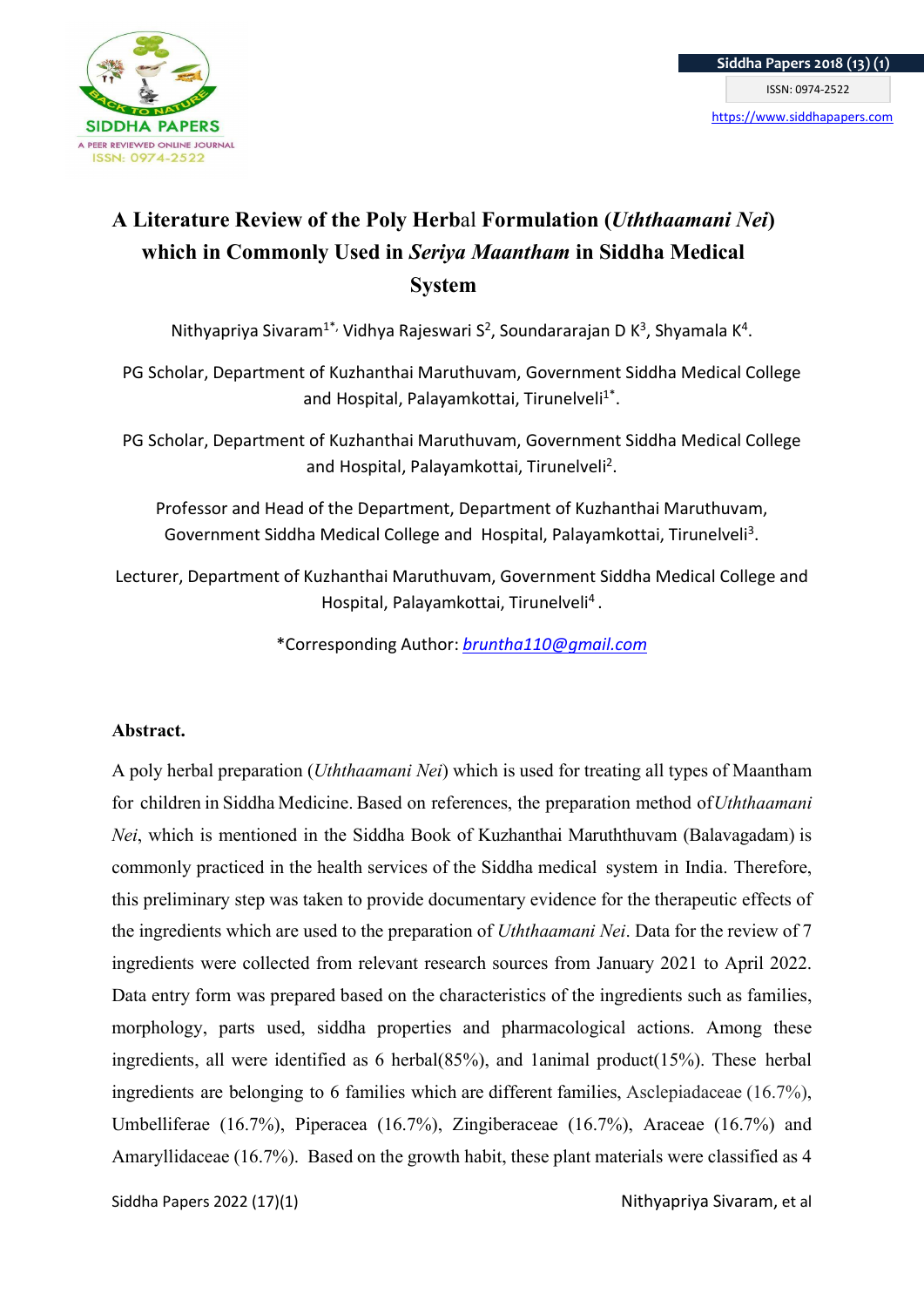herbs(67%) and 2 climbers(33%) were used in Uththaamani Nei preparation. Among 6 ingredients, siddha properties such as 5 pungent taste (83%), 6 hot potency (100%) and 6 pungent efficacy(100%); 6 carminative (100%), 6 stomachic (100%) and 6 stimulant (100%) actions were found. Finally this study provides the clear information for the therapeutic effects, further scientific studies for Uththaamani Nei and each medicinal ingredient should be performed in future.

Key words: Seriya Maantham, Uththaamani Nei, Herbal and animal product.

### INTRODUCTION

### BACKGROUND

The origin of Siddha System of Medicine is attributed to Lord Shiva, who was handed it down to his wife Parvathi (Shakti) who in turn passed on the sacred knowledge to 'siddhars' such as Agasthiyar, Thirumoolar through Lord Muruga. Siddhars who were considered the greatest scientists in ancient times and were men of highly cultured, intellectual and spiritual faculties combined with supernatural powers. Siddas means the refined monotheistic creed. Siddhars means perfected or realized saints. Siddhars implies an expert in occulitism, alchemy and and so on with magic or devine power. Siddhars also connotes the same however exhibiting such powers with mind. Siddhars analyzed relationship between the Soul and body. Each and every Siddhar's goal is reaching the lotus like flower feet. Therefore they maintain the proper dietary and behavioral patterns. This proper dietary and behavioral patterns helps to live without disease in their lifespan. Therefore they properly done the Pranaayamam, Astanga yogam and Astamaa chiththy etc. Even though, Siddars said Ygam and Gnanam for maintain wellbeing of the body, but artificial nature, food and behavioral patterns will derangements the Nature of the body, Subsequently disease will arise. So Siddhars analyzed and told for cure the disease.

All Siddhars was more likely have been Tamils. As we all know, Saint Bohar was from other country, but he also knew the Tamil as Legendary language. Also he formulated the medicine preparation for diseases by quotation in Legendary Tamil language. Among those who have been so taught, Peadiatrics is most important. Pothu Maruththuvam is for treats the adults. While adults suffered from the disease, they told the signs and symptoms of the conditions of the illness. But Kuzhanthai Maruththuvam is most important, that's why if children affected by the diseases, Doctor will diagnosed as per affected children's cry, expression, especially their facial expressions. It is more challenge regarding medication of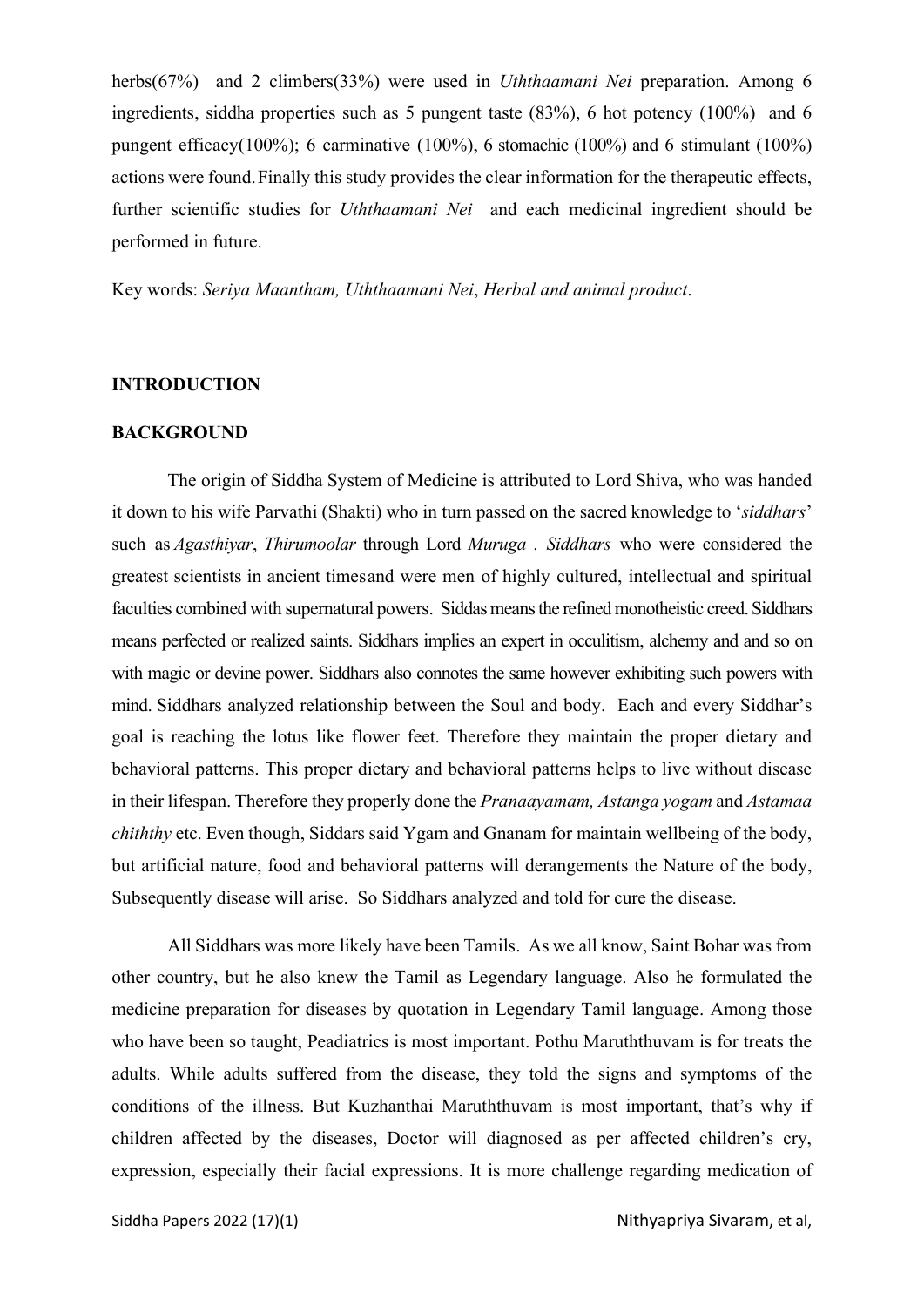paediatric diseases. But Siddhars already analyzed and told treatments and management protocol for that kind of cases. In one word they are expertised in Siddha Medicine. For an Example, Agasthiyar Pillai thamizh, Thanvandri balavagadam, Kumpa muni balavagadam etc.

Proper diet is most important role in Growth and development ofṁre the children. Even though, our ancestors recommended Breastfeed until 6months, but some people are continued until two and half years old of children. According to WHO, it is emphasize the exclusive Breastfeeding until 6months of child. Therefore mothers have to maintain the proper diet. If it is improper, it will influenced breastfeeding. If child intake this kind of breast milk, Maantham will arise $(1)$ , $(2)$ , $(3)$ .

Maantham is one the *Agakaarananoigal* and common disease in pediatrics age group. Maantham is also called as "Mantham". Mantham means suppression of Agni that is caused Ajeernam which lead to suppression of Anatomical malformation and Physiological dysfunction, that is called Maantham and book of Kuzhanthai Maruththuvam Balavagadam says Maantham is affect not only the Anatomical malformation or Physiological dysfunction, but also it is affects the four Antha Karanam (Manam, Puththi, Siththam, Agangaram). Various Siddha pediatrics text classified different types of Maantham. In book of Balavagadam classified mentioned about twenty one types of Maantham and book of Pararasasegaram, says twenty one types of Maantham. Each Literatures has specific treatment for each and every Maantham. Seriya Maantham is one of the Maantham commonest Gastro Intestinal Tract problem which leads to improper digestion and absorption. Seriya Maantham is due to indigestion. Abdominal pain with blotting or abdominal distension, foul smelling colloidal form of stool passage, frequency of milky diarrhoea, child is always crying, child feels discomfort, baby sleep in one side, headache, lethargy, blotting the body, fever, cold and clammy skin, vomiting and sadness in baby's general appearance are sign and symptoms of the Seriya Maantham. Gastro Enteritis is one of the Gastro Intestinal tract diseases in modern aspect. Sign and symptoms of the Gastro Enteritis are abdominal discomfort, Abdominal cramps, abdominal pain, headache, vomiting, diarrhoea, dehydration, lethargy, shaking chill, fainting, weakness, and mild or moderate fever<sup> $(1),(2),(3)$ </sup>. Majority of signs and symptoms of Seriya maantham and Gastro enteritis are same.

Seriya Maantham is one of the harmful problems in Children. Only if Seiya Maantham properly soved, the mother and child sleep harms. Therefore treatment and management are most important to Seriya Maantham. Siddha medicines can be categorized into two classes. Thirty two Internal medicine and Thirty two external medicines. In Siddha Paediatrics Nei is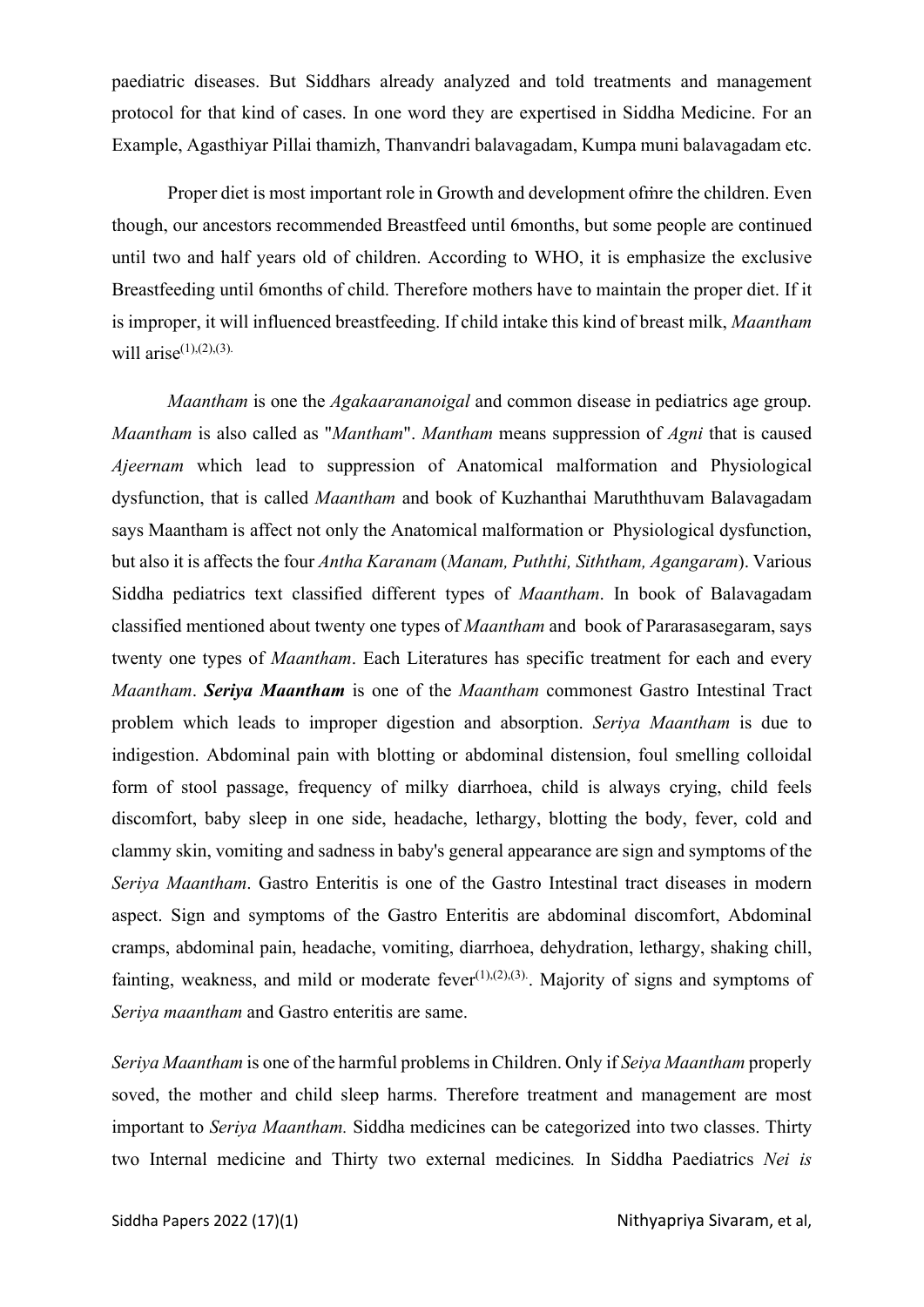commonly used as Internal medicine. Uththamaani nei is one the effective medicine for Maantham. It may give to all types of *Maantham. Nei* is applying on the tongue. Hence in this study researchers have selected a Siddha drug preparation of 1.5 millilitre "Uththmaani nei" (internal) as a trial drug on two times; morning and night towards the cases of Seriya  $M$ angham ${}^{(1)}$ .

### **JUSTIFICATION**

Seriya Mantham is one the Agakaarananoigal and commonest Gastro Intestinal Tract disease and specially correlates with Gastro Enteritis in paediatrics age group therefore the researcher has taken, Clinical evaluation of the effect of "Uththamaani nei" for the treatment of "Seriya Maantham" as Internal medicine from Book of Balavagadam for treating this disease.

### Methods:

It is a narrative literature review related study of the ingredients which are used to prepare the Uththaamani Nei. The data acquired from all existing sources such as old and new editions of fifth Siddha Medical text books from Libraries at Government Siddha Medical College and Hospital, Palayamkottai, Tirunelveli, electronic books, Siddha medicine related web sites as TKN Siddha Ayurveda Vaidhyashala, research articles and other websites during the period from the January 2021 to April 2022. The search for review was limited to publications and or studies in the Tamil and English language only. Data were collecting form was prepared based on the specific objectives related to the basic characteristics of the medicinal ingredients of the Uththaamani Nei preparation, which was mentioned in the textbook of Book of Kuzhanthai Maruththuvam (Balavagadam). Based on this book, the Uththaamani Nei, which is prepared with the usage of six herbal materials and one animal product.

| S.NO | <b>NAME</b>     | <b>QUANTITY</b> |
|------|-----------------|-----------------|
| 1.   | Uththamaani     | 5 gram          |
| 2.   | Oomam           | 40gram          |
| 3.   | Vettilai kaampu | 5gram           |

### Research Drug- Uththaamani nei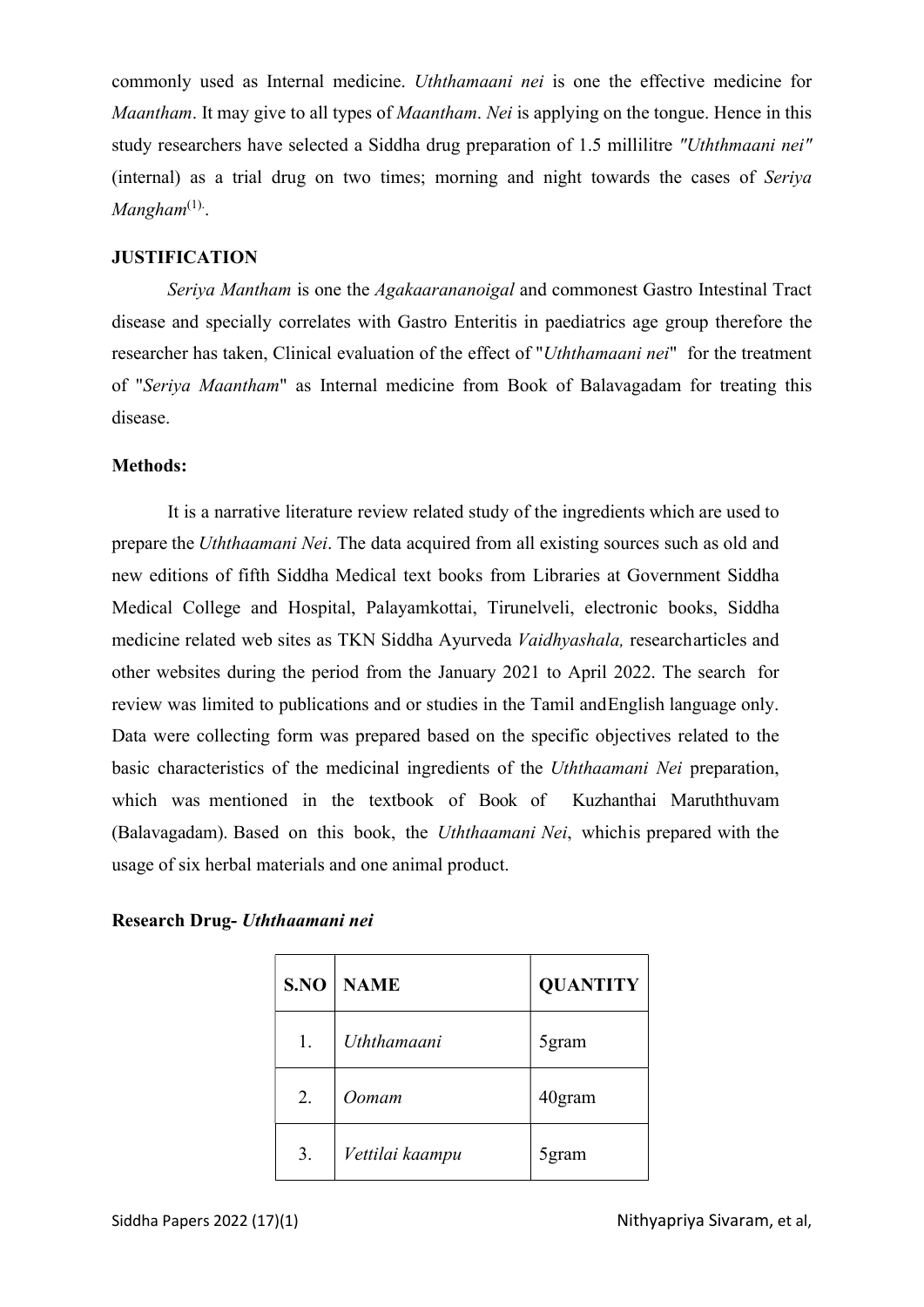| 4. | Thol seevina sukku | 4gram    |
|----|--------------------|----------|
| 5. | Sudda vasampu      | 4gram    |
| 6. | Vellai poondu      | 4gram    |
| 7. | Ghee               | 1.3litre |

### Method of preparation:

These ingredients are grind with hot water. Then the mixture of paste is mixed with 1.3 litre of ghee and boils it, then filter it. Then take that in a correct texture then it is filtered and stored in a glass container.

Dosage: 1.5 ml twice a day (Morning and Evening) internally, before meal.

Duration: 7 days.

Indication: Seriya Maantham

Mode of administration: Oral

Reference Book: "Kuzhanthai Maruthuvam (Balavagadam)", Murugesa Muthaliyaar K.S, Pon Guru Sironmani.,: 5<sup>th</sup> Edition, Department of Indian Medicine and Homeopathy, Chennai; 2016, p73.

### Results

Table 1: Classification of the Medicinal Ingredients

| S.NO | <b>NAME</b>        | <b>CLASSIFICATION</b> |
|------|--------------------|-----------------------|
| 1.   | Uththamaani        | Herbal product        |
| 2.   | Oomam              | Herbal product        |
| 3.   | Vettilai kaampu    | Herbal product        |
| 4.   | Thol seevina sukku |                       |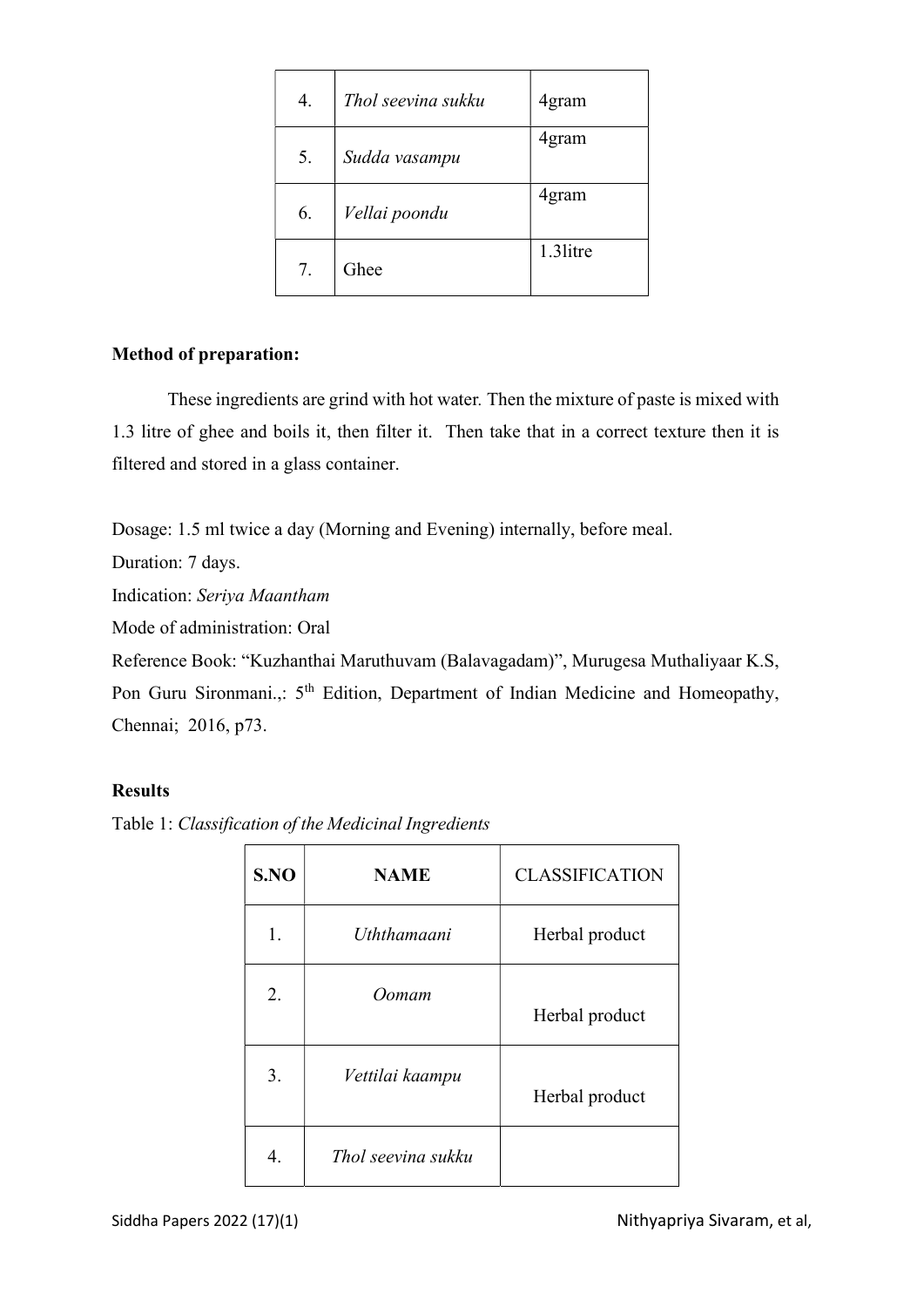|    |               | Herbal product |
|----|---------------|----------------|
| 5. | Sudda vasampu | Herbal product |
| 6. | Vellai poondu | Herbal product |
| 7. | Ghee          | Animal product |

Based on this review, 6 (85%) herbal and 1 (15%) animal are used to prepare Uththaamani Nei, which was mentioned in the book of Kuzhanthai Maruththuvam (Balavagadam) which are summarized in Table 1.

## Scientific and Vernacular names and family of the Medicinal ingredients

The scientific and selected vernacular names of the plants, metal and minerals are summarized in Table 2.

| S.NO | <b>NAME</b>           | <b>BOTANICAL</b><br><b>NAME</b> | <b>ENGLISH</b><br><b>NAME</b> | <b>SANSKRIT</b><br><b>NAME</b> |
|------|-----------------------|---------------------------------|-------------------------------|--------------------------------|
| 1.   | Uththamaani           | Daemia<br>extensa               | Trellis-vine                  | Phala-<br>antaka               |
| 2.   | Oomam                 | Carum<br>copticum               | Lovage                        | Yavani                         |
| 3.   | Vettilai kaampu       | Piper betel                     | Betel leaf                    | Nagavalli                      |
| 4.   | Thol seevina<br>sukku | Zingiber<br>officinale          | Dry ginger                    | Ardrakam                       |
| 5.   | Sudda vasampu         | Acorus<br>calamus               | Sweet flag                    | Vacha                          |
| 6.   | Vellai poondu         | Allium sativum                  | Garlic                        | Lasuna                         |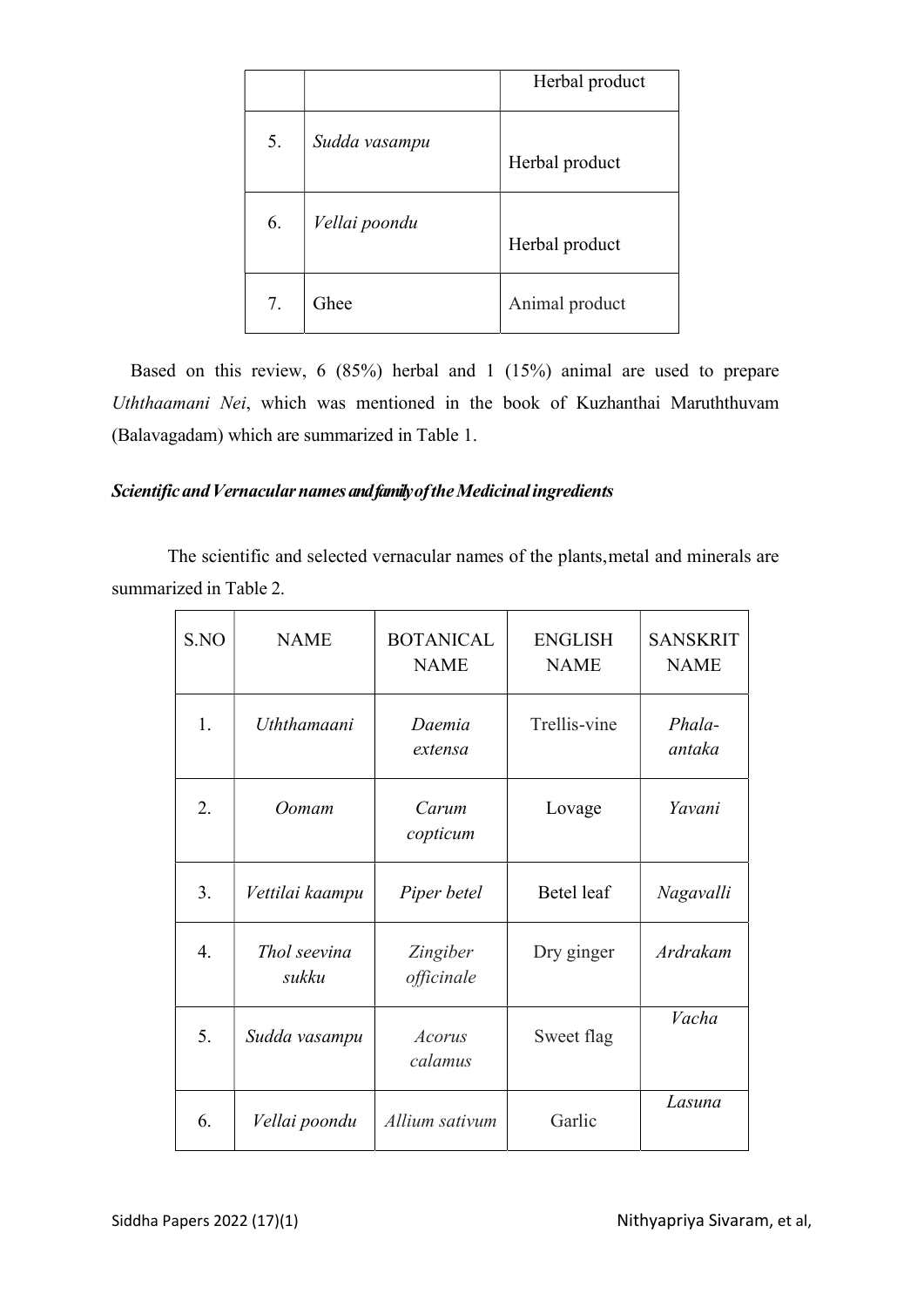#### Table 2.

| Herbal             |            |            | <b>Parts used</b> | Family         |
|--------------------|------------|------------|-------------------|----------------|
| <b>Ingredients</b> | Morphology | Percentage |                   |                |
| Uththaamani        | Climber    | 33.33%     | Leaf              | Asclepiadaceae |
| Oomam              | Herb       | 66.66%     | Dry fruit         | Umbelliferae   |
| Vettilai           | Climber    | 33.33%     | Petioles          | Piperacea      |
| Sukku              | Herb       | 66.66%     | Rhizome           | Zingiberaceae  |
| Vasampu            | Herb       | 66.66%     | Root              | Araceae        |
| Vellai             |            |            |                   | Amaryllidaceae |
| poondu             | Herb       | 66.66%     | <b>Bulb</b>       |                |

### Morphology of the Herbal ingredients, parts used and family.

### Table:3

Based on this review of herbal ingredients were classified to be 4 (67%) herbs and 2 (33%) climbers.

Figure 2 denotes the parts of herbal ingredients which are used to prepare the Uththaamani Nei. Based on this figure, the parts used to prepare Uththaamani Nei were Rhizomes 2 species (33%), leaf 1 species (16%), Dry fruit 1 species (16%), Petioles 1 species  $(16\%)$  and Bulb 1 species  $(16\%)$ .

### According to the Family Distribution of the Herbal ingredients

The family of the 6 herbal ingredients are given below in Table 3. Total 6 herbal ingredients from different different families, Asclepiadaceae (16.7%), Umbelliferae (16.7%), Piperacea (16.7%), Zingiberaceae (16.7%), Araceae (16.7%) and Amaryllidaceae (16.7%).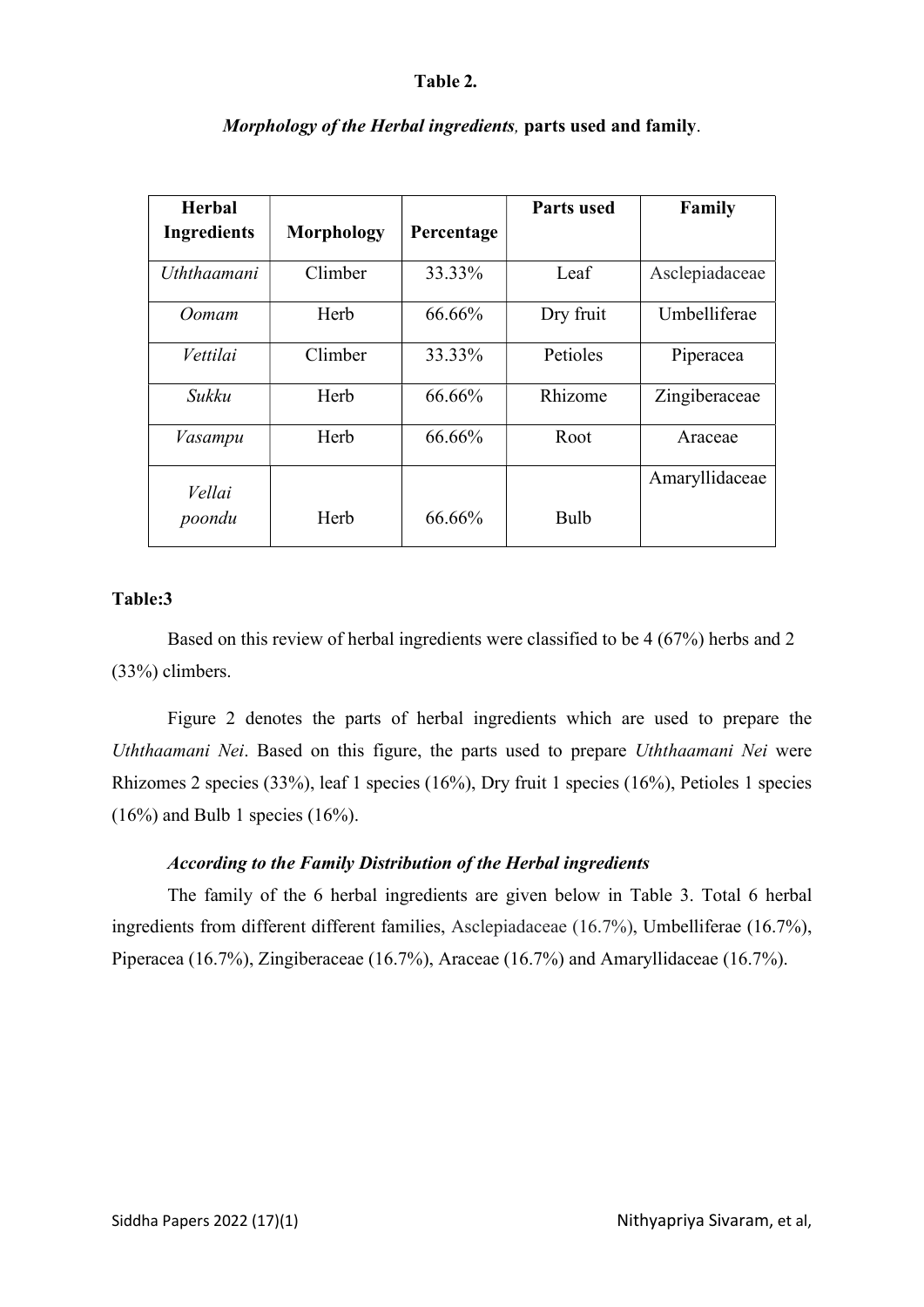| S.NO                   | <b>NAME</b>                              | <b>ORGANOLEPTIC</b><br><b>CHARACTERS</b>                                                  | <b>MEDICINAL USE</b>                                                                                                                                                                                                                       |  |
|------------------------|------------------------------------------|-------------------------------------------------------------------------------------------|--------------------------------------------------------------------------------------------------------------------------------------------------------------------------------------------------------------------------------------------|--|
| 1.<br>2.               | Uththamaani<br>Oomam                     | Taste: Bitter<br>Character: Hot<br>Division: Pungent<br>Taste: Pungent<br>Character: Hot  | It cures <i>Kapha</i> diseases.<br>It cures abdominal diseases like abdominal<br>dyspepsia. It is promotes the digestion and<br>appetite<br>It cures abdominal diseases like abdominal<br>dyspepsia, Abdominal distension and diarrhoea    |  |
|                        |                                          | Division: Pungent                                                                         |                                                                                                                                                                                                                                            |  |
| 3.<br>$\overline{4}$ . | Vettilai kaampu<br>Thol seevina<br>sukku | Taste: Pungent<br>Character: Hot<br>Division: Pungent<br>Taste: Pungent<br>Character: Hot | It cures <i>Kapha</i> diseases.<br>It cures Tri dosha.<br>It is used in abdominal diseases and respiratory<br>disease.<br>It cures Kapha diseases.<br>It is used in abdominal diseases like abdominal<br>pain and distention and vomiting. |  |
|                        |                                          | Division: Pungent                                                                         | It promotes the appetite.<br>Also used in respiratory disease.                                                                                                                                                                             |  |
| 5.                     | Sudda vasampu                            | Taste: Pungent<br>Character: Hot<br>Division: Pungent                                     | It cures Kapha diseases like abdominal diseases,<br>abdominal dyspepsia, diarrhea and fever.<br>It cures the Scabies.                                                                                                                      |  |
| 6.                     | Vellai poondu                            | Taste: Pungent<br>Character: Hot<br>Division: Pungent                                     | It cures <i>Kapha</i> diseases.<br>It cures Tri dosha.<br>It is used in abdominal diseases like abdominal<br>pain and flatulence, distention.                                                                                              |  |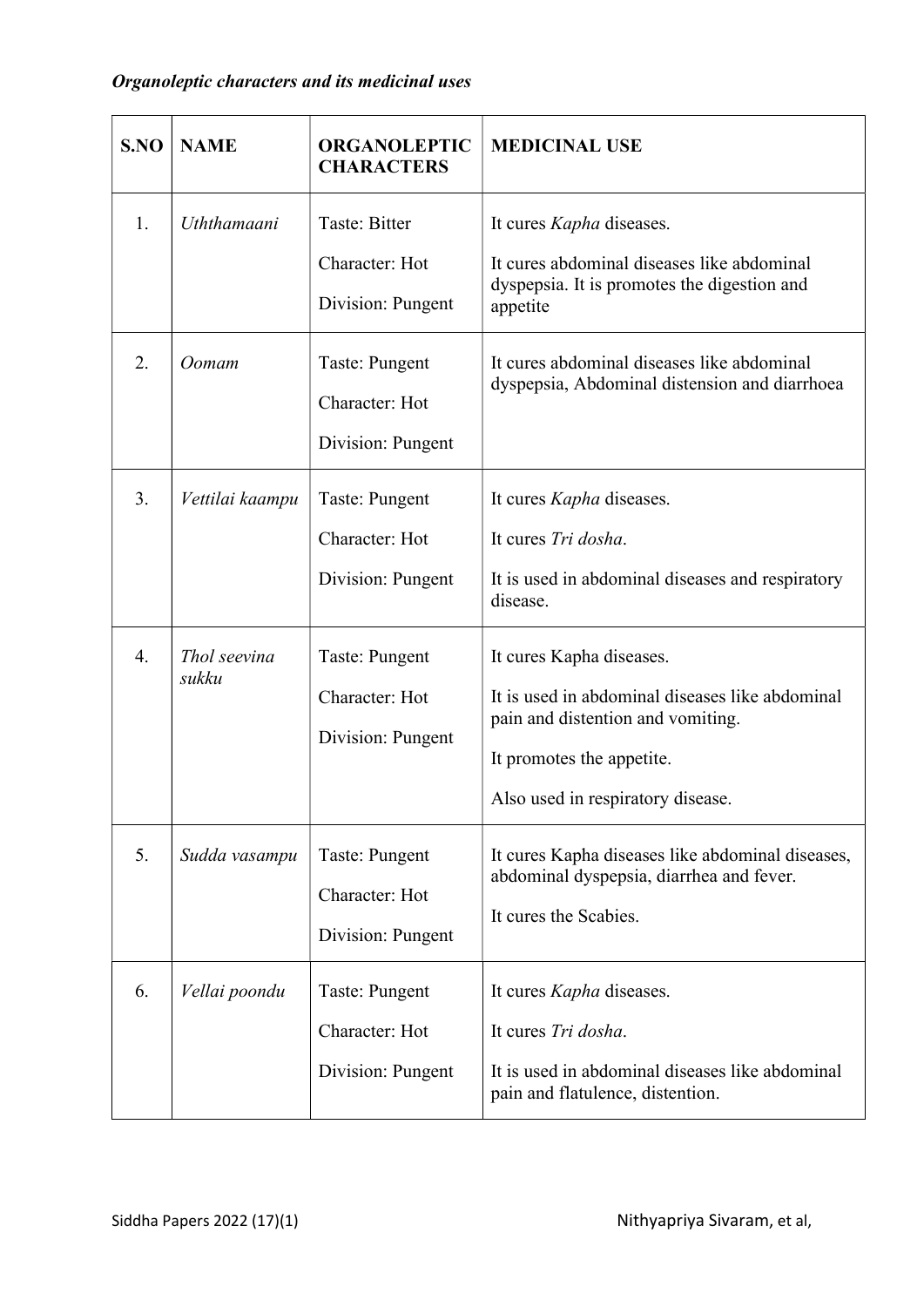### Table 4

Siddha properties of the medicinal ingredients

| <b>Taste</b>    | <b>Frequency</b> | Percentage |
|-----------------|------------------|------------|
| Pungent         |                  | 83%        |
| <b>Bitter</b>   |                  | 17%        |
| <b>Potency</b>  | Frequency        | Percentage |
| Hot             | 6                | 100%       |
| <b>Efficacy</b> | Frequency        | Percentage |
| Pungent         | 6                | 100%       |

### Table 5

Table 5 show, within these medicinal ingredients that highly have Siddha properties such as pungent taste 5 (83%), all herbal ingredients that have hot potency 6 (100%) and all herbal ingredients that have pungent efficacy 6 (100%). Further, those ingredients have bitter taste. A Siddha property refers to evaluation of the medicinal ingredients by taste, character, potency, class/ efficacy and action.

### Pharmacological Actions of the Medicinal ingredient

### Table 6

| S.NO           | Pharmacological | <b>Frequency</b> | Percentage |
|----------------|-----------------|------------------|------------|
|                | action          |                  |            |
|                |                 |                  |            |
| 1              | Carminative     | 6                | 100%       |
| $\overline{2}$ | Stomachic       | 6                | 100%       |
| 3              | Stimulant       | 6                | 100%       |
| 4              | Sialogogue      | 4                | 67%        |
| 5              | Astringent      | 3                | 50%        |
| 6              | Antiseptic      | 3                | 50%        |
| $\overline{7}$ | Tonic           | 3                | 50%        |
| 8              | Aphrodisiac     | 2                | 33%        |
| 9              | Febrifuge       | $\overline{2}$   | 33%        |
| 10             | Expectorant     | $\overline{2}$   | 33%        |
| 11             | Lactagogue      | 2                | 33%        |
| 12             | Anthelmintic    | $\overline{2}$   | 33%        |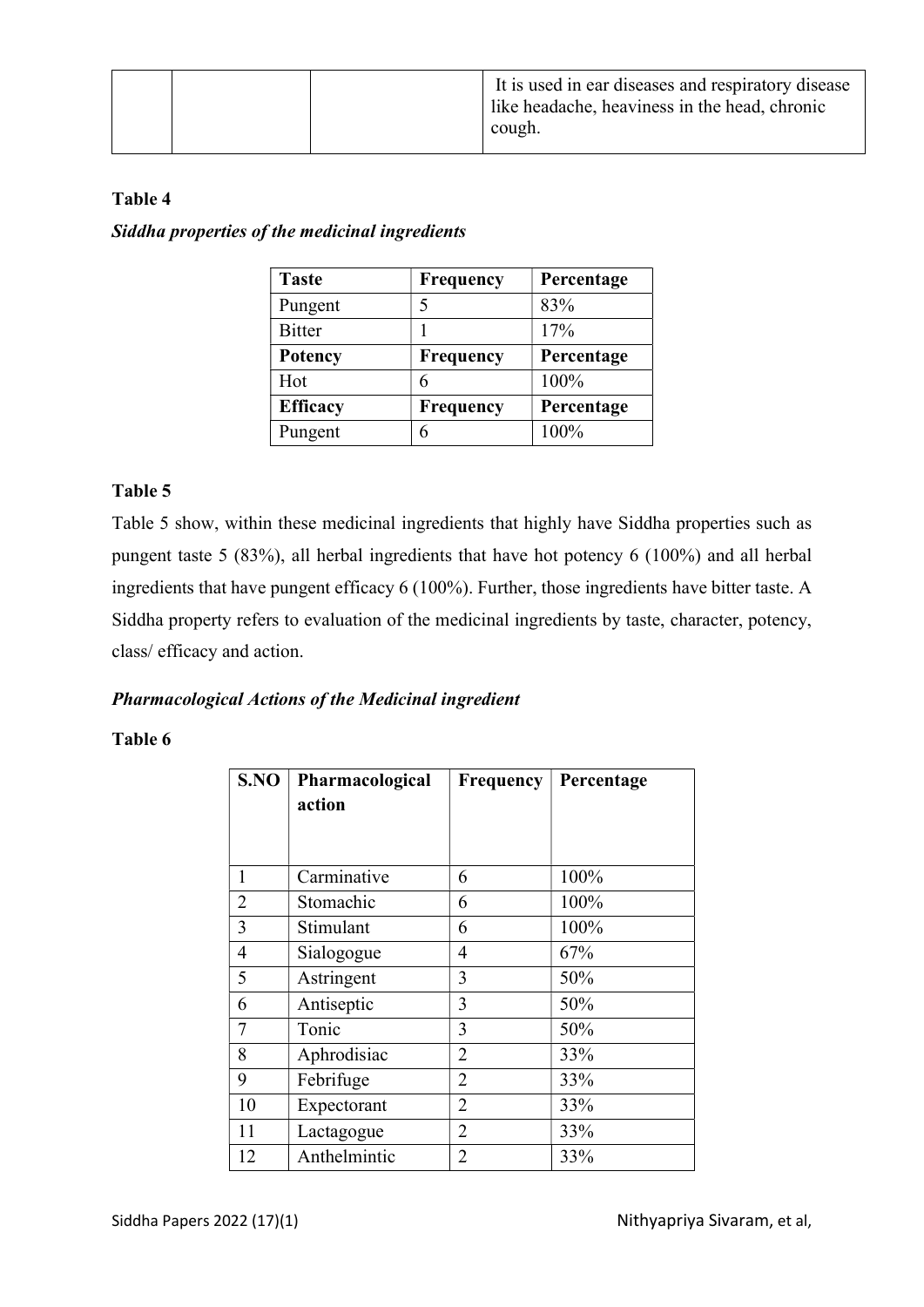| 13 | Anti periodic  | 17% |
|----|----------------|-----|
| 14 | Disinfectant   | 17% |
| 15 | Diuretic       | 17% |
| 16 | Alterative     | 17% |
| 17 | Digestive      | 17% |
| 18 | Rubifacient    | 17% |
| 19 | Anti spasmodic | 17% |
| 20 | Germicide      | 17% |

Pharmacological Actions of the Medicinal ingredients Based on Table 6, pharmacological actions such as carminative, stomachic and stimulant 6(100%) were highly present in these medicinal ingredients of Uththaamani Nei.

### **Discussion**

### Classification of the Medicinal Ingredients

The resources of Siddha medicine are classified into three major divisions; namely, herbal and animal materials (21).

### Scientific and Vernacular names of the Medicinal ingredients

A commonly the botanical name conforming to the International Code of Nomenclature for Plants and generally, the botanical name has at least two words. The first word denotes the genus and the second word is the species name for the particular plant. These words form the species identifier for the plant. The third word is to be added to the botanical name to identify a distinct variety within the species. Botanical names are universal. The botanical name is unique to a specific plant. No other plant in the world will have the same botanical name (22). This scientific name is most important to the identification of the particular plant wherever in the world it is found, grown or studied. Therefore, the botanical or chemical name is important to correct ingredient identification. Harish Singh, 2008, mentioned in his research article that the local names to play an important role in ethno-botanical study and easy parameter for scientific identification of the taxa.

### Family Distribution of the Herbal ingredients

Based on the common external features of plants such as visible details of the leaves, fruits and other parts, these plants can be grouped together as a family. It is important to users for the correct identification of the plant (23). Present review also encompasses more common families for the herbal ingredients to the preparation of Uththaamani Nei.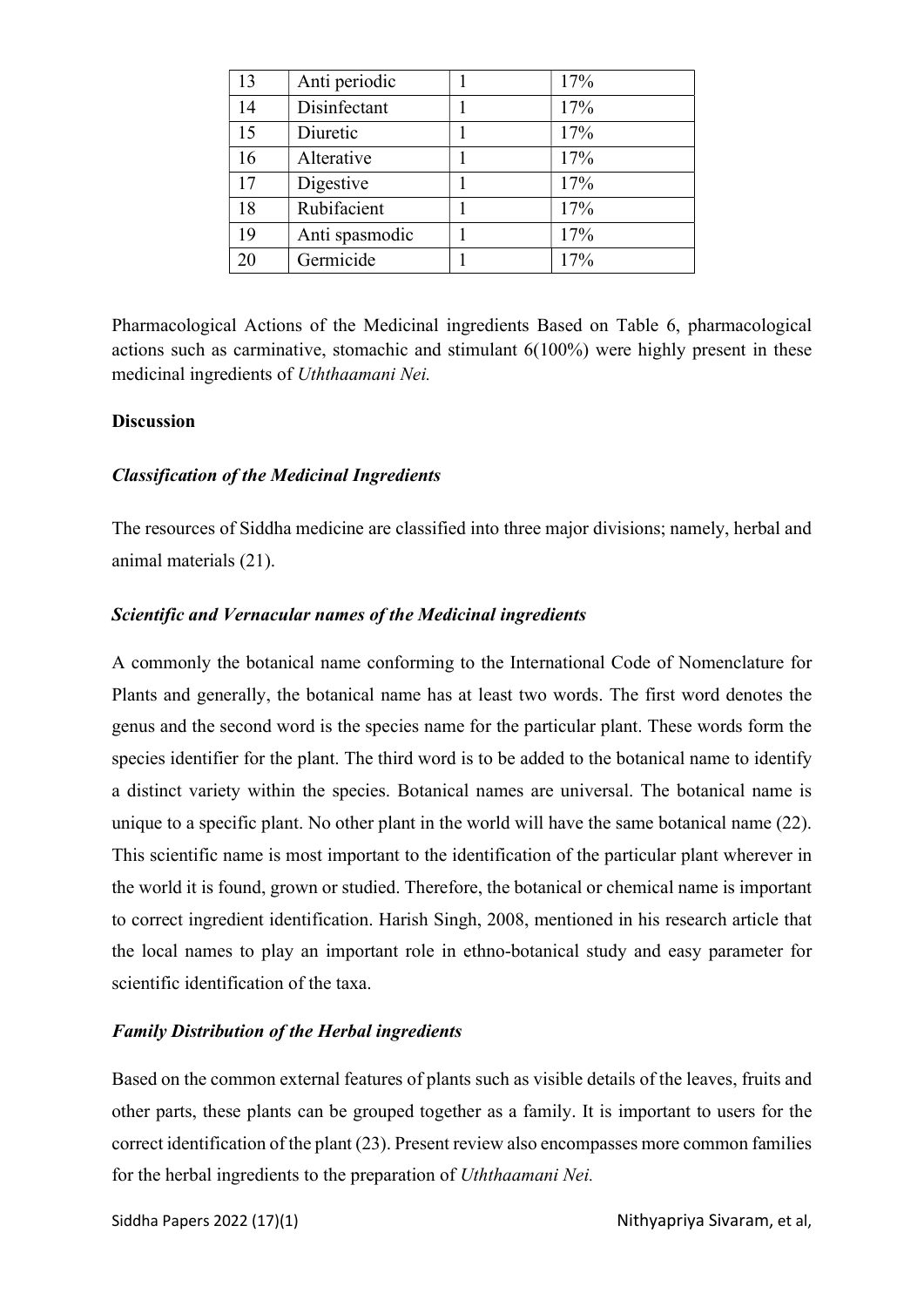#### Morphology of the Herbal ingredients

Plant morphology is the study of the physical form and external structure of plant and it is useful in the visual identification of plants. Based on the size, nature of the stem and life span, and growth habit, plants are broadly categorized into three groups such as herbs, shrubs and trees. In addition to these, two more types need some support to grow. They are specifically called climbers and creepers (24, 25). Present results are emphasis the commonest morphology of the herbal ingredients which are used to prepare the Uththaamani Nei.

### Parts of the Herbal ingredients

Many parts of a plant can be used for culinary or medicinal purposes. Medicinal properties can be derived from different parts of a plant such as leaves, roots, bark, fruit, seeds, flowers, bulb, wood, essential oil, fatty oil, gum, resin, rhizome and tuber. These different parts of a plant have contained different active principles that are toxic or non-toxic. An active ingredient also differs from different parts of a plant. Therefore, a part of the plant is edible, while another part of the same plant is toxic (26-29). This review denoted that the seeds and roots are more used in the Uththaamani Nei preparation.

#### Siddha properties of the medicinal ingredients

In Siddha Pharmacology, each raw drug or crude drug is classified in to taste, character, potency, class/efficacy (bio transformation) and action according to the five basic elements as earth, water, fire, air and space. These classifications are commonly known as Siddha Properties (32). According to Siddha Science, the six tastes of food or plant materials are also composed of five basic elements. Every taste is constituted by the combination of two basic elements. The dynamics of Siddha preparations are based on taste parameters as sweet (air and space), sour (earth and fire), salty (water and fire), pungent (spicy) (air and fire), bitter (air and space) and astringent (earth and air). The siddha drug will exhibit the properties of taste due to its dominance (11, 18, 30 - 32). Therefore, taste is playing an important role in the maintenance of equilibrium between basic humors, which are disturbed in disease conditions (4, 5). Taste is traditionally valued as an important ethno-pharmacological category, and correlate with certain therapeutic activities (36). Further, Dragos and Glica have suggested that phytochemical taste is more relevant than chemical class for ethnopharmacological activity prediction (36, 37). Siddha Pharmacology defines twenty-one characters of drugs like lightness, heaviness, dryness, etc. which are comparable to physical properties of the drugs (11). Potency is defined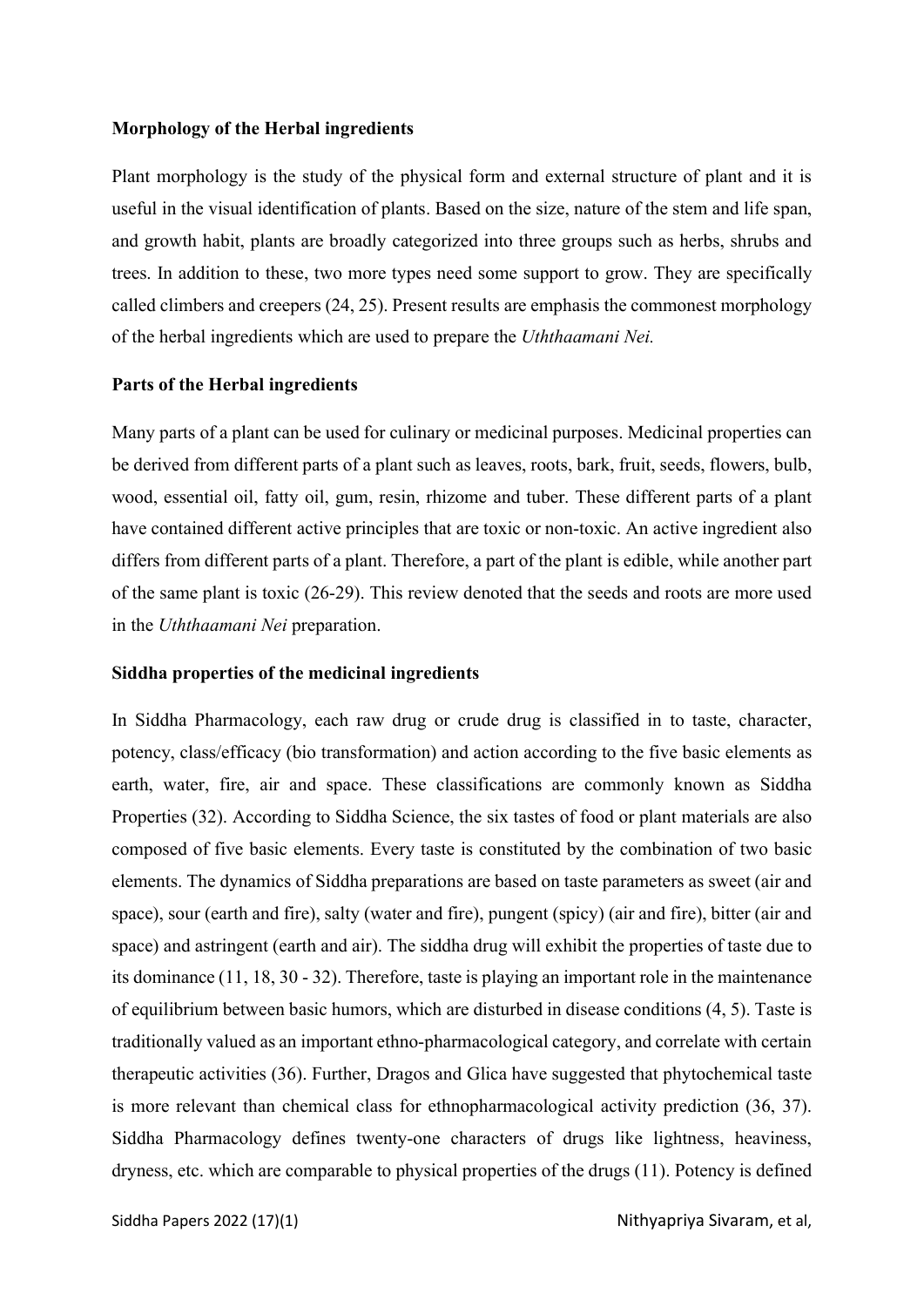as an active constituent of the siddha drug. This constituent is responsible for the pharmacological activity of the medicinal plant. Commonly the siddha drugs have cold and hot potency based on the presence of Fire or Water element in them (32). Hot potency neutralizes the affected the vital humors of vatham and kabham while cold potency neutralizes the affected humor of pitham (11, 30). Class (bio transformation) is said to be the post absorptive taste (efficacy), which is also considered being an important aspect (17, 30). It is a concept explaining the assimilation of six tastes in the digestive tract into three primary tastes namely Sweet, Sour and Pungent. Mostly Sweet and Salt becomes Sweet, Sour remains Sour, Bitter, Pungent and Astringent becomes Pungent (35). Based on these results, the efficacy of Uththaamani Nei may be depending on the pungent taste, hot potency and pungent efficacy.

### Pharmacological Actions of the Medicinal ingredients

The pharmacological action is a function of drug, which mentions the outcome effect of the drug like tonic, carminative, stimulant, diuretic, etc. An ingredient can have more than one action (18, 30). Herbal clinicians should have an excellent knowledge about the primary actions of plants and specific indications. The first step to use medicinal herbs successfully is to understand the actions of each herb and how they work to treat an individual patient's symptoms (33). Researchers found that the *Uththaamani Nei* has highly shown carminative and stimulant actions.

#### Conclusion

A poly herbal preparation Uththaamani Nei is commonly used for treating gastrointestinal disorders in the Siddha medical system. Based on the literature references and pharmacological actions of the ingredients, the preparation method of 'Uththaamani Nei' which is mentioned in the Book of of Kuzhanthai Maruththuvam (Balavagadam) and which is commonly used for gastrointestinal disorders in children. Therefore, this preliminary step was taken to provide documentary evidence for the therapeutic effects of the ingredients which are used to the preparation of Uththaamani Nei. However, there is a need for further extensive scientific studies for Uththaamani Nei and each medicinal ingredient should be performed to prove in the future.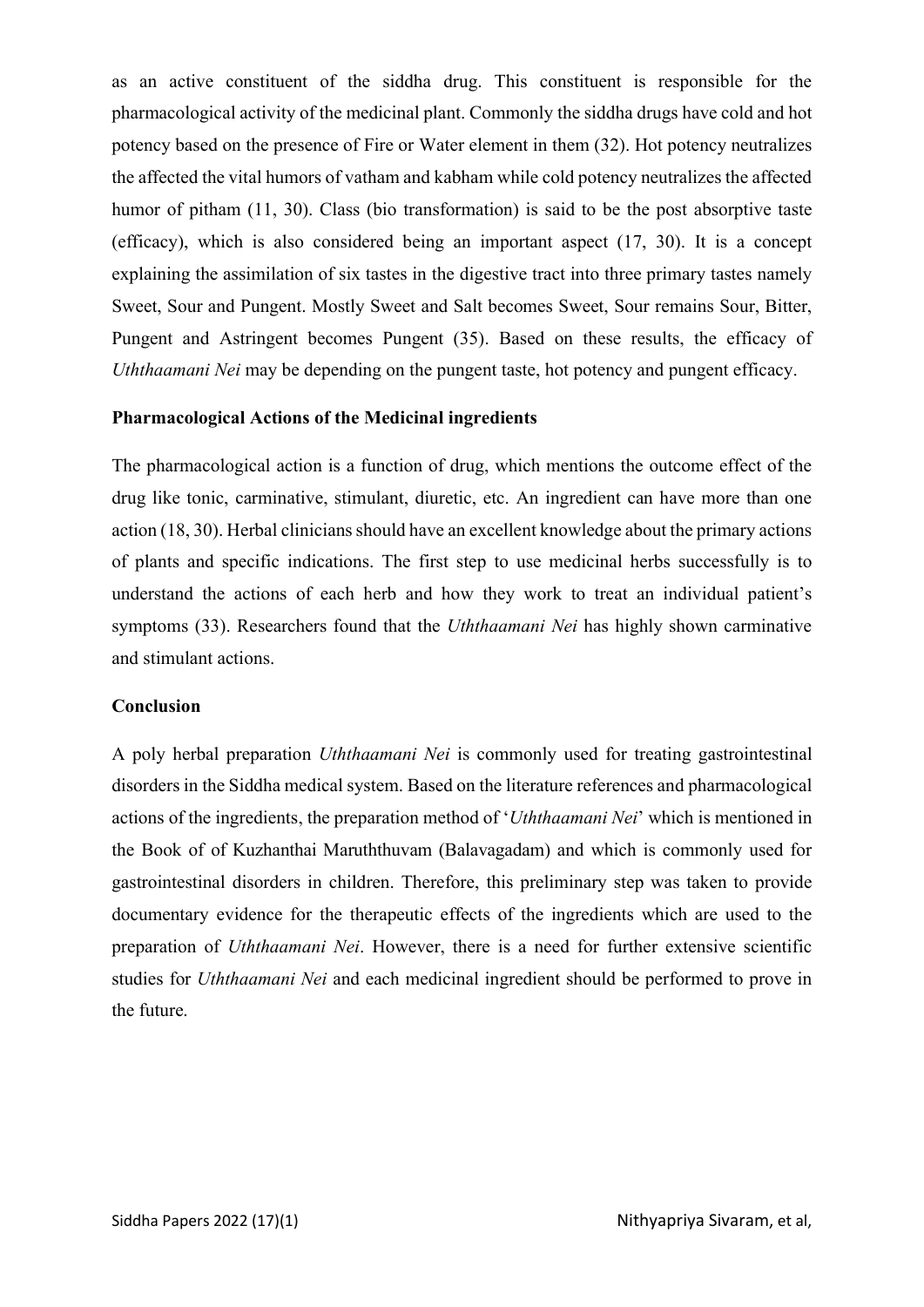### References

- 1. Murugesa Muthaliyaar K.S, Pon Guru Sironmani., "Kuzhanthai Maruthuvam (Balavagadam)" :  $5<sup>th</sup>$  Edition, Department of Indian Medicine and Homeopathy, Chennai; 2016, p73.
- 2. Ponnaiyah I, Pararasasegaram Balaroga roga nithanam, Saivapragasayanthirasalai, Jaffna, Sri Lanka; 1935.
- 3. Sivashanmugaraja S., Kuzhanthai Maruthuvam, Siddha maruthuva vazharchi kazhagam Jaffna; 2018., p31
- 4. Sundararasan A, Pillaipini maruthuvam: Volume I, Department of Indian Medicine and Homeopathy, Chennai; 1993.
- 5. TKN Siddha Ayurveda Vaidhyashala (Hospital). Podanur, Coimbatore, India. Siddha Medicine Blocks – Siddha Books. TKN website, 2016 [cited 2021 February 07]; Available from: URL:https://www.tknsiddha.com/medicine/ siddha-books-free/
- 6. Mohan raj T, Kumbamuni Balavagadam, A.T.S.V.S Siddha Medical college and hospital, Munsirai; 2009.
- 7. Mohan raj T, Madhalai Noi Thoguthi II, ATSVS Siddha Medical College and Hospital, Munsirai; 2008.
- 8. Karunamoorthi K, Jegajeevanram K, Xavier J, Vijayalakshmi J, Melita L. Tamil traditional medicinal system - Siddha: an indigenous health practice in international perspectives. Int J Gen Tradit Med 2012 2(2):1- 11.
- 9. Thirunarayanan T. An Introduction to Siddha Medicine. Thirukumaran Publishers, Tiruchendur; 1998. 7–14, 54–63.
- 10. The Editors of Encyclopaedia. Siddha Medicine. Encyclopedia Britannica website 2017 [cited 2021 May 17]; Available from: URL: https://www. britannica.com/science/Siddha-medicine.
- 11. Shanmugavelu M. Noi Nadal Noimudal Nadal Thirattu. Part I. 3. Department of Indian Medicine & Homeopathy. Chennai 600106; 2003. 05–282.
- 12. TKN Siddha Ayurveda Vaidhyashala (Hospital). Podanur, Coimbatore, India. Siddha Medicine Blocks – Siddha Books. TKN website, 2016 [cited 2021 February 07]; Available from: URL:https://www.tknsiddha.com/medicine/ siddha-books-free
- 13. Murukesu Mudaliyar KS. Materia Medica 1 (Vegetable kingdom), 4th Ed. Siddha Maruthuvam Variam, Chennai 600106, 2002.
- 14. . Kiritikar KR, Basu BD. Indian Medicinal Plants. (Part 1, 2, 3), Bishen Singh Mahendra pal singh, and Periodical Export Book Agency, Delhi. 1-V. Mumbai; 2013.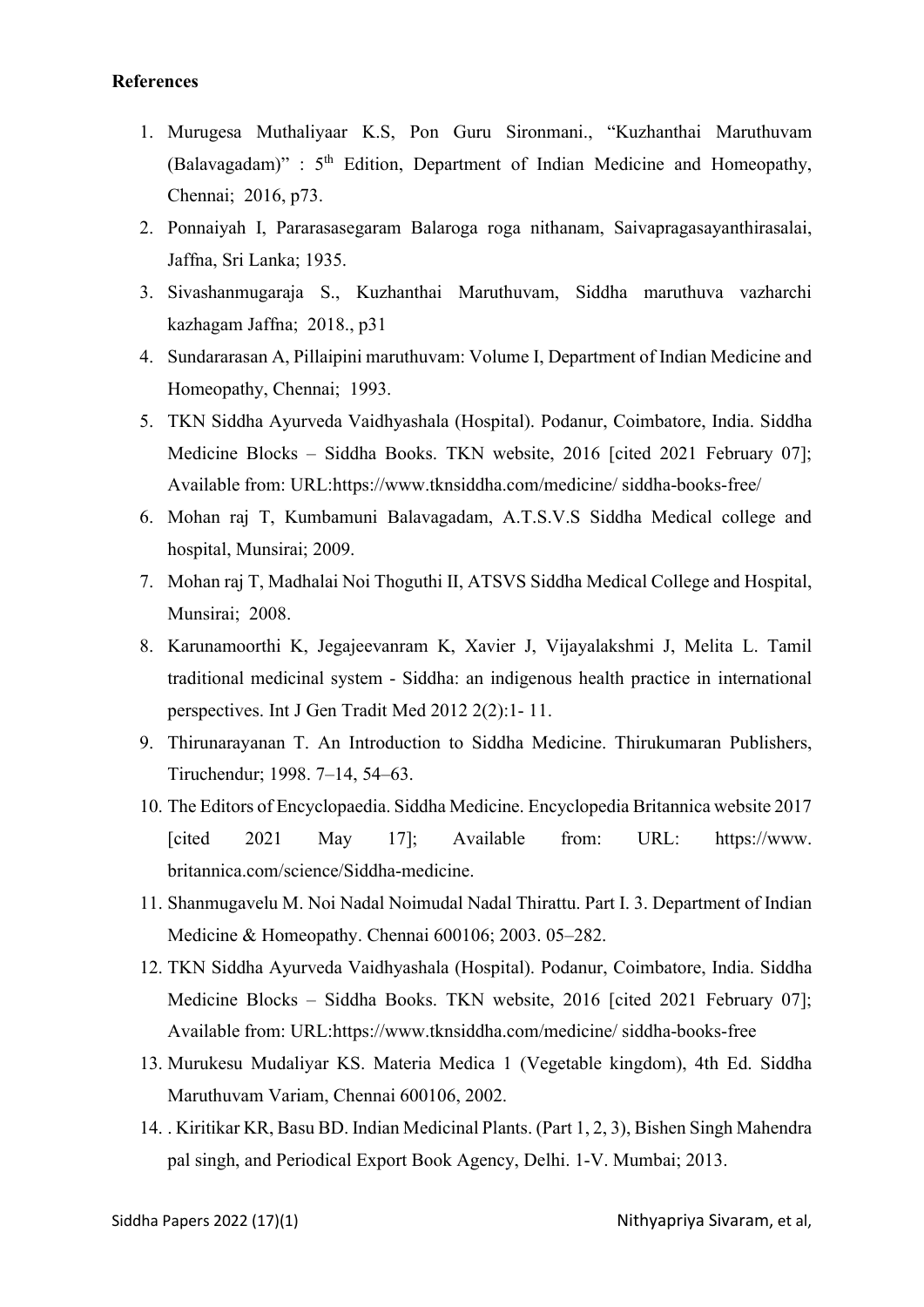- 15. Siddhamaruthuva Agarathi Part 3. Siddha Maruthuva Nool Veliyeetu Pirivu, Indian Medicine Homeopathy, 2008.
- 16. Kumarasamy R. Medicinal Taxonomy Part 1&2. Indian Medical College, Pallayankootai; 1978.
- 17. Arunachalam S. Indigenous Ayurvedic Herbs Used in Sri Lanka, Bandarnaike Memorial Ayurveda Research Institute, Nawinna, Sri Lanka; 1975.
- 18. Sambasivam pillai TV. Tamil English dictionary of medicine, chemistry, botany & allied sciences. Part 1-5. Based on Indian medical science; 2003.
- 19. Chopra RN, Nayar SL, Chopra IC. Glossary of Indian medicinal plants. 6th Print. National Institute of Science Communication and Information Resources, New Delhi, India; 2002.
- 20. Thiyagarajan R. Gunapadam (Thathu Jeeva Vaguppu) part II & III. 4th ed. Directorate Indian Medicine & homeopathy. Chennai; 2004. 600–6.
- 21. Chadh YR. The Wealth of India-A Dictionary of Indian raw materials and industrial products, National Institute of Science Communication and Information Resources, Council of Scientific and Industrial Research, New Delhi, India; 2003.
- 22. San Francisco Chronicle, SFGATE. Importance of Botanical Plant Names, Hearst communications, Inc.; SFGATE website 2020. [cited 2021 Feb 10]; Available from: URL: https://homeguides.sfgate.com/importancebotanical-plant-names-76684.html.
- 23. Harish S. The importance of local names of some useful plants in ethnobotanical study. Ind J Tradit Knowled 2008;7(2):365–70.
- 24. Raven PH, Evert RF, Eichhorn SE. Biology of plants. 7th ed. New York: W. H. Freeman; 2005.
- 25. BYJU'S. Think & Learn Pvt. Ltd., Plant classification based on growth habit. Biology article – Plants. BYJU'S website 2001 [cited 2021 Mar 12]; Available from: URL: https://byjus.com/biology/plants/
- 26. Next. Education. Categories of Plants. CBSE Class-6, Next. Gurukul. Website 2013 [cited 2021 April 01]; Available from: URL: https://www.nextgurukul. in/wiki/concept/cbse/class-6/science/getting-to-know plants/categoriesofplants/3957774.
- 27. Plants for A Future: A resource and information Centre for edible and otherwise useful plants – Useful Plant Parts. Plants for a Future website 2010–2021 [cited 2021 January 05]; Available from: URL: https://pfaf.org/user/ AboutUs.aspx.
- 28. Fern K. Plants for a Future: Edible and Useful Plants for a Healthier World. Hampshire: Permanent Publications, 1997.